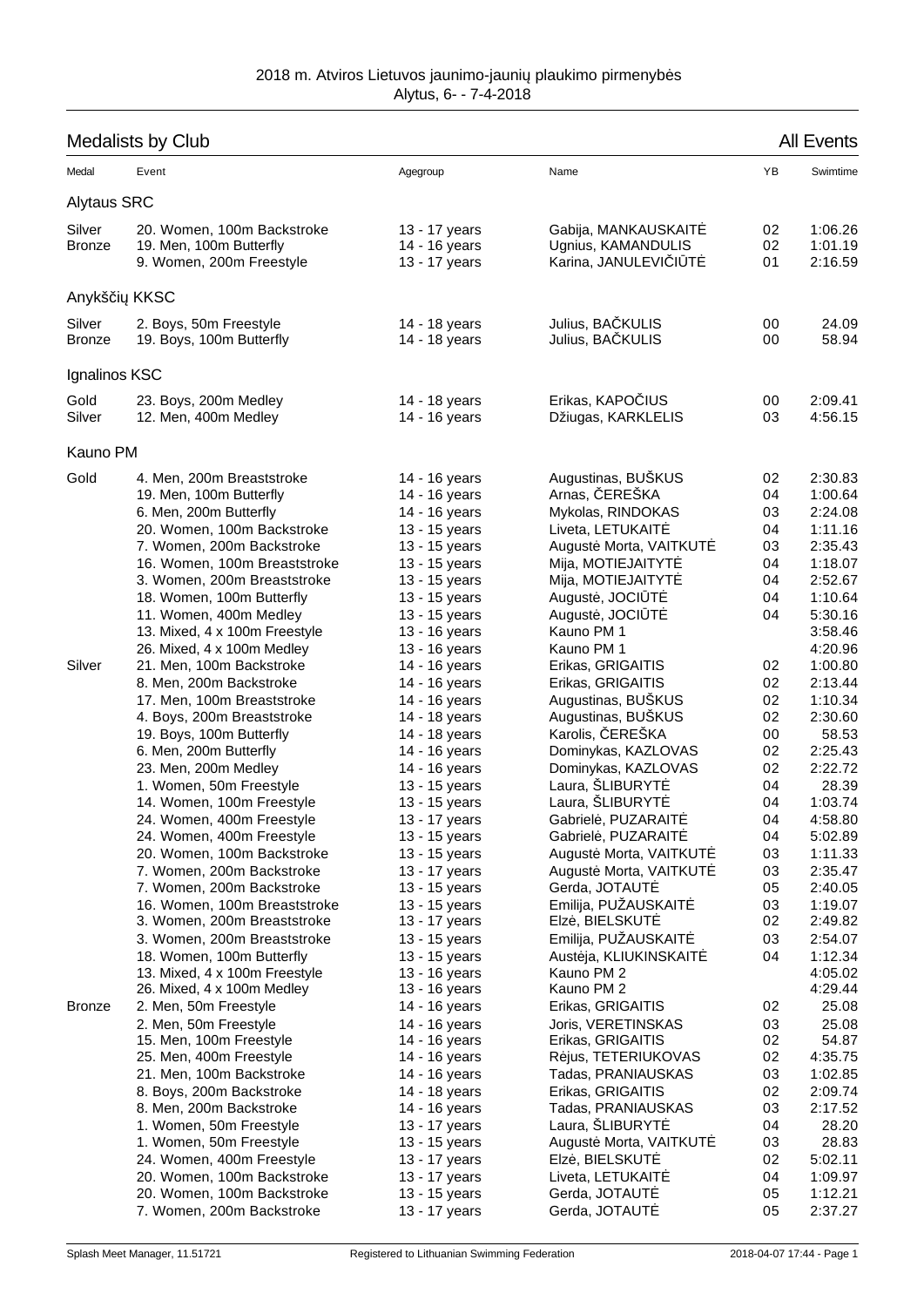|               | 16. Women, 100m Breaststroke<br>3. Women, 200m Breaststroke<br>22. Women, 200m Medley<br>11. Women, 400m Medley | 13 - 17 years<br>13 - 17 years<br>13 - 15 years<br>13 - 15 years | Elz, BIELSKUT<br>Emilija, PUŽAUSKAIT<br>August, JOCI T<br>Radvil, KERŠEVI I T | 02<br>03<br>04<br>05 | 1:16.95<br>2:51.09<br>2:36.77<br>5:44.23 |
|---------------|-----------------------------------------------------------------------------------------------------------------|------------------------------------------------------------------|-------------------------------------------------------------------------------|----------------------|------------------------------------------|
|               | 26. Mixed, 4 x 100m Medley                                                                                      | 13 - 16 years                                                    | Kauno PM 3                                                                    |                      | 4:31.89                                  |
|               | Kauno SM "Startas"                                                                                              |                                                                  |                                                                               |                      |                                          |
| Gold          | 25. Boys, 400m Freestyle                                                                                        | 14 - 18 years                                                    | Gedvydas, MASIULIS                                                            | 00                   | 4:17.10                                  |
|               | 17. Boys, 100m Breaststroke                                                                                     | 14 - 18 years                                                    | Mantas, LISAUSKAS                                                             | 00                   | 1:06.05                                  |
|               | 4. Boys, 200m Breaststroke                                                                                      | 14 - 18 years                                                    | Mantas, LISAUSKAS                                                             | 00                   | 2:20.48                                  |
|               | 1. Women, 50m Freestyle<br>1. Women, 50m Freestyle                                                              | 13 - 17 years<br>13 - 15 years                                   | Marija, RUTKAUSKAIT<br>Marija, RUTKAUSKAIT                                    | 03<br>03             | 27.37<br>27.78                           |
|               | 14. Women, 100m Freestyle                                                                                       | 13 - 17 years                                                    | Marija, RUTKAUSKAIT                                                           | 03                   | 59.25                                    |
|               | 14. Women, 100m Freestyle                                                                                       | 13 - 15 years                                                    | Marija, RUTKAUSKAIT                                                           | 03                   | 59.33                                    |
|               | 9. Women, 200m Freestyle                                                                                        | 13 - 17 years                                                    | Marija, RUTKAUSKAIT                                                           | 03                   | 2:09.92                                  |
|               | 9. Women, 200m Freestyle                                                                                        | 13 - 15 years                                                    | Marija, RUTKAUSKAIT                                                           | 03                   | 2:16.82                                  |
|               | 24. Women, 400m Freestyle                                                                                       | 13 - 17 years                                                    | Marija, RUTKAUSKAIT                                                           | 03                   | 4:45.28                                  |
|               | 24. Women, 400m Freestyle<br>22. Women, 200m Medley                                                             | 13 - 15 years<br>13 - 15 years                                   | Marija, RUTKAUSKAIT<br>Marija, RUTKAUSKAIT                                    | 03<br>03             | 4:56.36<br>2:30.46                       |
| Silver        | 23. Boys, 200m Medley                                                                                           | 14 - 18 years                                                    | Mantas, LISAUSKAS                                                             | 00                   | 2:09.99                                  |
|               | 14. Women, 100m Freestyle                                                                                       | 13 - 17 years                                                    | Liepa, KLUONYT                                                                | 02                   | 1:00.47                                  |
|               | 9. Women, 200m Freestyle                                                                                        | 13 - 17 years                                                    | Liepa, KLUONYT                                                                | 02                   | 2:10.27                                  |
| <b>Bronze</b> | 10. Boys, 200m Freestyle                                                                                        | 14 - 18 years                                                    | Gedvydas, MASIULIS                                                            | 00                   | 2:01.39                                  |
|               | 4. Men, 200m Breaststroke                                                                                       | 14 - 16 years                                                    | Ainas, JACYNA                                                                 | 03                   | 2:38.97                                  |
|               | 22. Women, 200m Medley                                                                                          | 13 - 17 years                                                    | Liepa, KLUONYT                                                                | 02                   | 2:32.49                                  |
|               | Klaip dos Gintaro SC                                                                                            |                                                                  |                                                                               |                      |                                          |
| Gold          | 2. Boys, 50m Freestyle                                                                                          | 14 - 18 years                                                    | Mantas, KAVECKAS                                                              | 00                   | 23.91                                    |
| Silver        | 15. Boys, 100m Freestyle                                                                                        | 14 - 18 years                                                    | Mantas, KAVECKAS                                                              | 00                   | 53.43                                    |
| <b>Bronze</b> | 18. Women, 100m Butterfly<br>17. Men, 100m Breaststroke                                                         | 13 - 17 years<br>14 - 16 years                                   | Darja, KONONOVA<br>Mantas, KEDECKAS                                           | 02<br>02             | 1:07.69<br>1:10.77                       |
|               | 12. Men, 400m Medley                                                                                            | 14 - 16 years                                                    | Nojus, SKIRUTIS                                                               | 03                   | 5:03.76                                  |
| K daini SC    |                                                                                                                 |                                                                  |                                                                               |                      |                                          |
| <b>Bronze</b> | 10. Men, 200m Freestyle                                                                                         | 14 - 16 years                                                    | Gvidas, ŠUTKUS                                                                | 02                   | 2:05.57                                  |
|               | Marijampol s SM                                                                                                 |                                                                  |                                                                               |                      |                                          |
| <b>Bronze</b> | 16. Women, 100m Breaststroke                                                                                    | 13 - 15 years                                                    | Aust ja, NAUJOKAIT                                                            | 04                   | 1:20.30                                  |
|               |                                                                                                                 |                                                                  |                                                                               |                      |                                          |
| Panev žio SG  |                                                                                                                 |                                                                  |                                                                               |                      |                                          |
| Gold          | 20. Women, 100m Backstroke<br>7. Women, 200m Backstroke                                                         | 13 - 17 years<br>13 - 17 years                                   | Paulina, PEK NAIT<br>Paulina, PEK NAIT                                        | 02<br>02             | 1:06.24<br>2:24.75                       |
| Silver        | 19. Men, 100m Butterfly                                                                                         | 14 - 16 years                                                    | Rytis, PRANCKEVI IUS                                                          | 02                   | 1:01.02                                  |
|               | 23. Men, 200m Medley                                                                                            | 14 - 16 years                                                    | Rytis, PRANCKEVI IUS                                                          | 02                   | 2:22.72                                  |
|               | 9. Women, 200m Freestyle                                                                                        | 13 - 15 years                                                    | Rugil, GIRŠTAUTAIT                                                            | 03                   | 2:25.08                                  |
| <b>Bronze</b> | 24. Women, 400m Freestyle                                                                                       | 13 - 15 years                                                    | Rugil, GIRŠTAUTAIT                                                            | 03                   | 5:04.38                                  |
|               | 18. Women, 100m Butterfly                                                                                       | 13 - 17 years                                                    | Kristina, JAKOVLEVA                                                           | 02                   | 1:08.94                                  |
|               | Panev žio Žemyna                                                                                                |                                                                  |                                                                               |                      |                                          |
| Gold          | 2. Men, 50m Freestyle                                                                                           | 14 - 16 years                                                    | Jok bas, KEBLYS                                                               | 02                   | 24.34                                    |
|               | 15. Men, 100m Freestyle                                                                                         | 14 - 16 years                                                    | Jok bas, KEBLYS                                                               | 02                   | 53.10                                    |
|               | 10. Men, 200m Freestyle<br>25. Men, 400m Freestyle                                                              | 14 - 16 years<br>14 - 16 years                                   | Jok bas, KEBLYS<br>Tomas, NAVIKONIS                                           | 02<br>03             | 2:00.77<br>4:23.39                       |
|               | 17. Men, 100m Breaststroke                                                                                      | 14 - 16 years                                                    | Aleksas, SAVICKAS                                                             | 03                   | 1:08.87                                  |
|               | 23. Men, 200m Medley                                                                                            | 14 - 16 years                                                    | Aleksas, SAVICKAS                                                             | 03                   | 2:16.35                                  |
|               | 12. Men, 400m Medley                                                                                            | 14 - 16 years                                                    | Aleksas, SAVICKAS                                                             | 03                   | 4:55.43                                  |
| Silver        | 10. Boys, 200m Freestyle                                                                                        | 14 - 18 years                                                    | Jok bas, KEBLYS                                                               | 02                   | 2:01.20                                  |
|               | 10. Men, 200m Freestyle                                                                                         | 14 - 16 years                                                    | Tomas, NAVIKONIS                                                              | 03                   | 2:05.18                                  |
|               | 4. Men, 200m Breaststroke<br>16. Women, 100m Breaststroke                                                       | 14 - 16 years<br>13 - 17 years                                   | Aleksas, SAVICKAS<br>Kamil, KU AIT                                            | 03<br>02             | 2:32.28<br>1:16.20                       |
|               | 22. Women, 200m Medley                                                                                          | 13 - 17 years                                                    | Kamil, KU AIT                                                                 | 02                   | 2:28.97                                  |